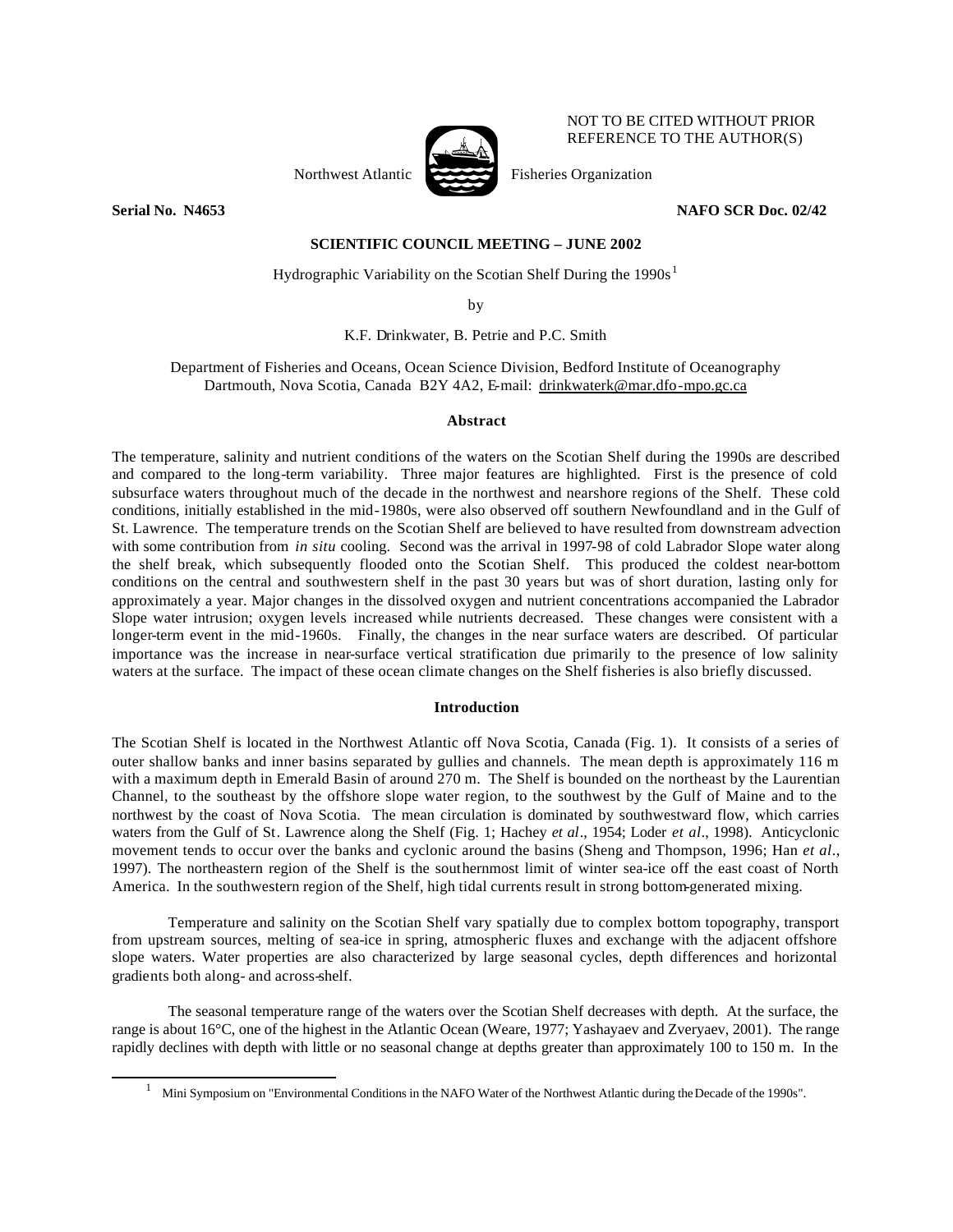southwest, the seasonal cycle shows a more uniform temperature range with depth because of vertical mixing by the strong tidal currents. This mixing results in a reduced seasonal temperature range at the surface but a larger range at depth relative to elsewhere on the Shelf. In the winter, the water column in deep regions of the Scotian Shelf consists of two layers separated by a transition zone. The upper layer is mixed by the winter winds and contains cold, low salinity water. The relatively warm and salty bottom layer originates from the offshore slope region and enters the Shelf through deep channels or gullies. In summer, a 3-layer vertical structure develops. Seasonal heating forms a thin (30-40 m) warm upper layer. The winter-cooled waters produce a cold intermediate layer (CIL) of 40-150 m thick and the warm bottom layer remains unchanged. This vertical structure varies over the shelf. Topography prevents the warm offshore waters from penetrating onto the northeastern Scotian Shelf and hence waters typical of the CIL (temperatures less than 5°C) extend to the bottom. Elsewhere on the Scotian Shelf, where depths are shallower than approximately 150 m, the warm bottom layer is very thin or is not present. In areas of strong tidal currents, such as off southwest Nova Scotia, the waters are relatively well mixed even in summer.

Temperatures and salinities generally increase from northeast to southwest because of the influence of the Gulf of St. Lawrence and from inshore to offshore because of the influences of the warmer, more saline offshore waters. For example, in the summer within the CIL, the 50-m temperatures typically range from  $0^{\circ}$ -3 $^{\circ}$ C over the eastern Scotian Shelf, 3°-8°C over much of the central shelf and 6°-9°C over the western Scotian Shelf, eastern Gulf of Maine and Bay of Fundy. The exception to the general trend is the surface temperatures in summer, which decrease from northeast to southwest due to the transport of very warm surface outflow from the Gulf of St. Lawrence onto the northeastern Shelf. The near-bottom temperatures display similar ranges to those at 50 m, except over the central shelf where the range increases to 3-9°C, the slightly higher range being caused by the intrusion of the offshore waters.

Year-to-year, water temperatures on the Scotian Shelf and in the Gulf of Maine are also among the most variable in the North Atlantic Ocean (Weare, 1977). Petrie and Drinkwater (1993) examined temperature and salinity variability from the late-1940s to 1990. They found that the long-period trends in Emerald Basin in the central Scotian Shelf were reasonably representative of the Scotian Shelf and the Gulf of Maine. Temperatures were near or above average in the 1950s and declined to below average in the 1960s. The extended period with the lowest temperatures occurred during the mid-1960s. Temperatures rose rapidly in the late-1960s and from the 1970s to 1990 generally remained warmer-than-average.

In the remainder of the paper, we highlight the three most significant hydrographic changes on the Scotian Shelf during the 1990s. These include (1) the continual presence throughout the decade of cold subsurface waters, especially in the northeastern region of the Shelf, (2) the arrival of cold Labrador Slope Water at the shelf edge in 1997-98 and its subsequent movement onto the central and southwestern Shelf, and (3) the hydrographic variability in the surface waters including record high stratification. The temperature and salinity data used within our study are derived from the historical hydrographic database held at the Bedford Institute of Oceanography (Petrie *et al*., 1996). Because there are no monitoring sites on the Scotian Shelf for which there are long-term time series of the water column properties, we have assembled area-averages of the hydrographic data. The areas we choose are similar to those in Petrie *et al*. (1996) and are shown in our Fig. 4. Data within an area were assembled and averaged by month for each year, regardless of the number of stations per month. These monthly means were then averaged for the 30 year period 1961-1990 to obtain long-term monthly normals. These normals were then subtracted from the monthly means from each year to obtain monthly anomalies. Note that there were not data in all months of each year. The available monthly anomalies within a calendar year were then averaged to obtain an estimated annual anomaly.

#### *Presence of Cold Subsurface Waters*

One of the primary features of the ocean conditions in the 1990s was the persistence of colder-than-normal temperatures, most noticeably in the subsurface waters of northeastern area of the Shelf. The 100-m temperature anomalies from Misaine Bank (Fig. 2a) are representative of the temperature trends below 50 m in this region. Note that the high month-to-month variability evident reflects both real temporal changes and possible aliasing. The latter can arise when the measurements do not reflect the true mean because of limited sampling, either temporally (e.g. a single measurement in a month) or spatially (e.g. at a single site in the presence of horizontal temperature gradients within the area). While individual estimates for a month or even a year may not represent true average conditions for that time period, the longer-term persistent trends are considered real. The cold waters in the northeastern Shelf first appeared in the mid- to late-1980s, reached a minimum temperature in the early-1990s and gradually warmed to above normal temperatures by the end of the decade. The decreasing temperatures resulted in an expansion of the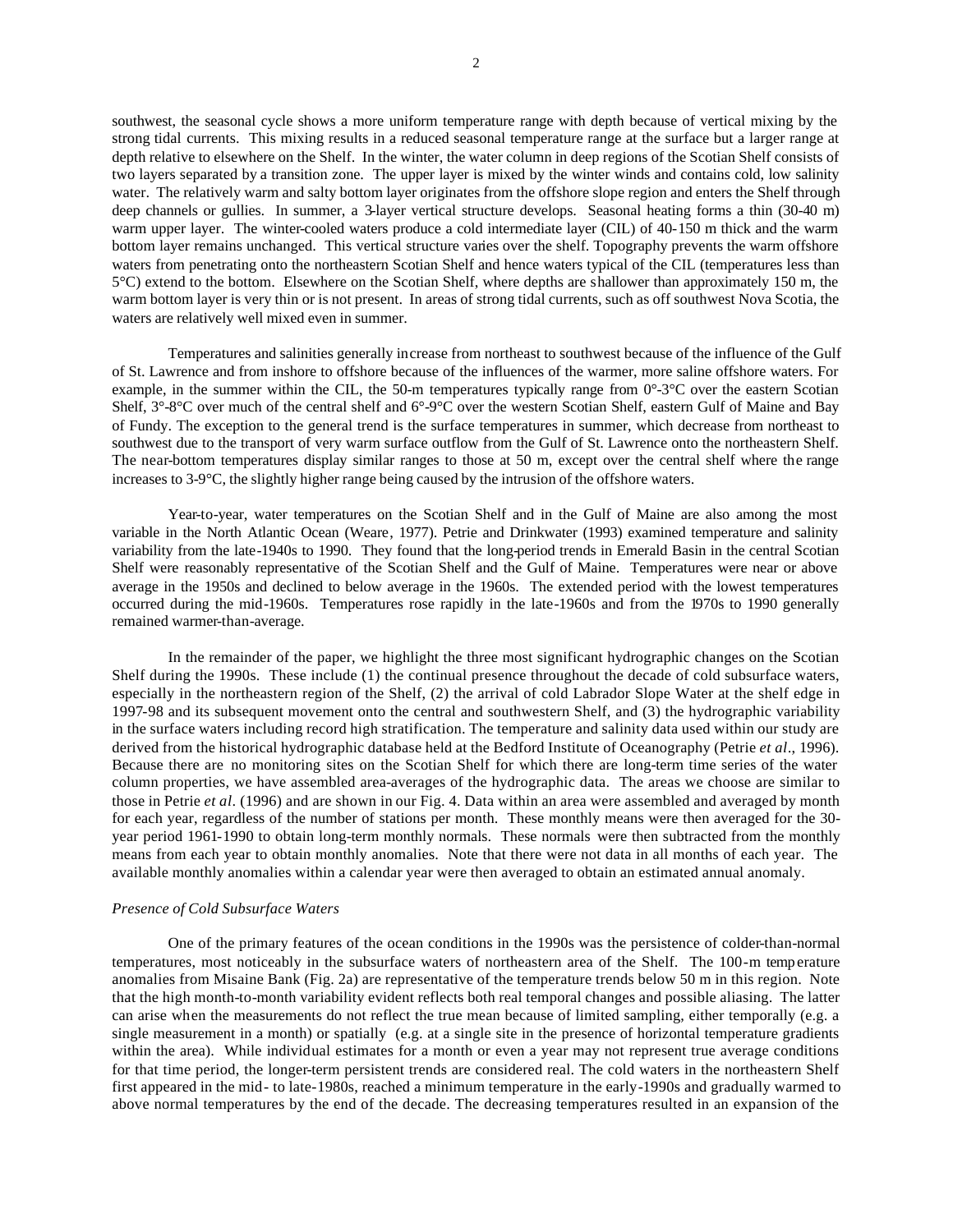amount of cold water as evidenced by increase in the area of the bottom covered by waters with temperatures <3ºC (Fig. 3). Throughout the 1990s the subsurface temperatures generally remained colder-than-normal. The colder temperatures were accompanied by lower salinities.

The presence of the cold water on the northeastern Scotian Shelf is believed to have led to an expansion of the distribution of cold-water species such capelin, turbot, shrimp and snow crab (Frank *et al*., 1996; Tremblay, 1997; Drinkwater, 1999; Zwanenburg *et al*., 2001) and contributed to lower growth rates of Atlantic haddock and other demersal fish species (Zwanenburg *et al*., 2000). It also coincided with low abundance of Atlantic cod although it is not clear to what extent the decline in cod in the northeastern Scotian Shelf was due to over-fishing (Zwanenburg *et al*., 2001).

The presence of cold water from the mid-1980s through most of the 1990s was not restricted to the northeastern Shelf, but also occurred along the Atlantic coast of Nova Scotia and off its southwestern tip over Lurcher Shoals (Fig. 2b, 4). The cold water is believed to have been advected into the coastal regions. This is consistent with numerical models of the circulation that show water from the northeast Shelf tends to be confined inshore as it flows southwestward as the Nova Scotia Current (Fig. 1; Han *et al*., 1997). Its presence in the surface waters at Halifax (Fig. 2b) is due in part to the consistent upwelling in summer along the coast (Petrie *et al*., 1987) and the deep mixed layer in the winter. Much of this water eventually makes it into the Gulf of Maine (Smith, 1983; Smith *et al.*, 2001), which accounts for the observed cold water on Lurcher Shoals. The cold water during the late-1980s and into the 1990s was traced with decreasing amplitude through to the Maine coast before losing its signature entirely. It was not observed in the central Scotian Shelf or on the outer banks from Sable to Browns. This is consistent with the central shelf region being dominated more by the flow-through of the shelf break current (Sheng and Thompson, 1996; Han *et al*., 1997) and the penetration of offshore slope water through the Scotia Gulf (Petrie and Drinkwater, 1993).

The cause of the cold water on the northeastern Scotian Shelf during the late-1980s and through most of the 1990s is believed to be a combination of advection from more northern areas and *in situ* cooling. Advection is supported on the strength of the residual circulation patterns (Sheng and Thompson, 1996; Han *et al*., 1997) and the similarity of the temperature changes in the upstream regions. Temperature trends in the Gulf of St. Lawrence (Gilbert and Pettigrew 1997) and off southern Newfoundland (Colbourne, 2000) mirror those on the northeastern Scotian Shelf including a shift from relatively high temperatures in the early 1980s to low temperatures in the late 1980s and into the 1990s (Fig. 2c). The amplitudes of the negative temperature anomalies in the 1990s were similar in all three regions. However, in the late 1990s the waters on the shelf appear to warm up earlier than in the upstream regions. This suggests the possibility that the downstream flows might have gradually diminished in strength through the late-1990s. The other possible cause of the persistent cold water was *in situ* cooling. To explore this we examined the monthly and annual mean heat fluxes estimated from the COADS dataset between 1960 and 1993 for the 2º x 2º latitude-longitude area centered over the northeastern Scotian Shelf. These show negative heat flux anomalies from 1986 through to the end of available record, suggestive of colder-than-normal temperatures. To determine if they could produce temperature anomalies of the correct order, we assume that the annual heat flux anomalies are distributed over the top 100 m (approximate depth limit to which the seasonal temperature cycle is observed) and do not accumulate (i.e. the water leaves the area within a year). The temperature change then can be estimated from

$$
\Delta T = \frac{Q\Delta t}{rC_{p}z}
$$

where Δ*T* is the temperature change produced by a heat flux anomaly *Q* during the time Δ*t* over a water column of depth *z*, *r* is the density of the water and *Cp* is its specific heat. Δ*t* was taken to be 1 year, *r* was assumed to be 1025 kg m<sup>3</sup> and  $C_p$  to be 4200 joules kg<sup>-1</sup>. The estimated temperature changes due to annual heat flux anomalies are of the right order and do show a somewhat similar pattern to that of the observed temperature anomalies at Misaine Bank (Fig. 2d). The heat flux model accounts for approximately just under 50% of the variance in the observed anomalies in the overlapping years. However, there are several reasons to question the importance of local heat fluxes in determining the presence of the cold waters on the Scotian Shelf in the late-1980s and 1990s. First, the heat flux model estimates lag the observed temperature anomalies by around two years. Second, the thermal conditions from year-to-year are not independent, i.e. there is thermal inertia. Third, the temperature changes were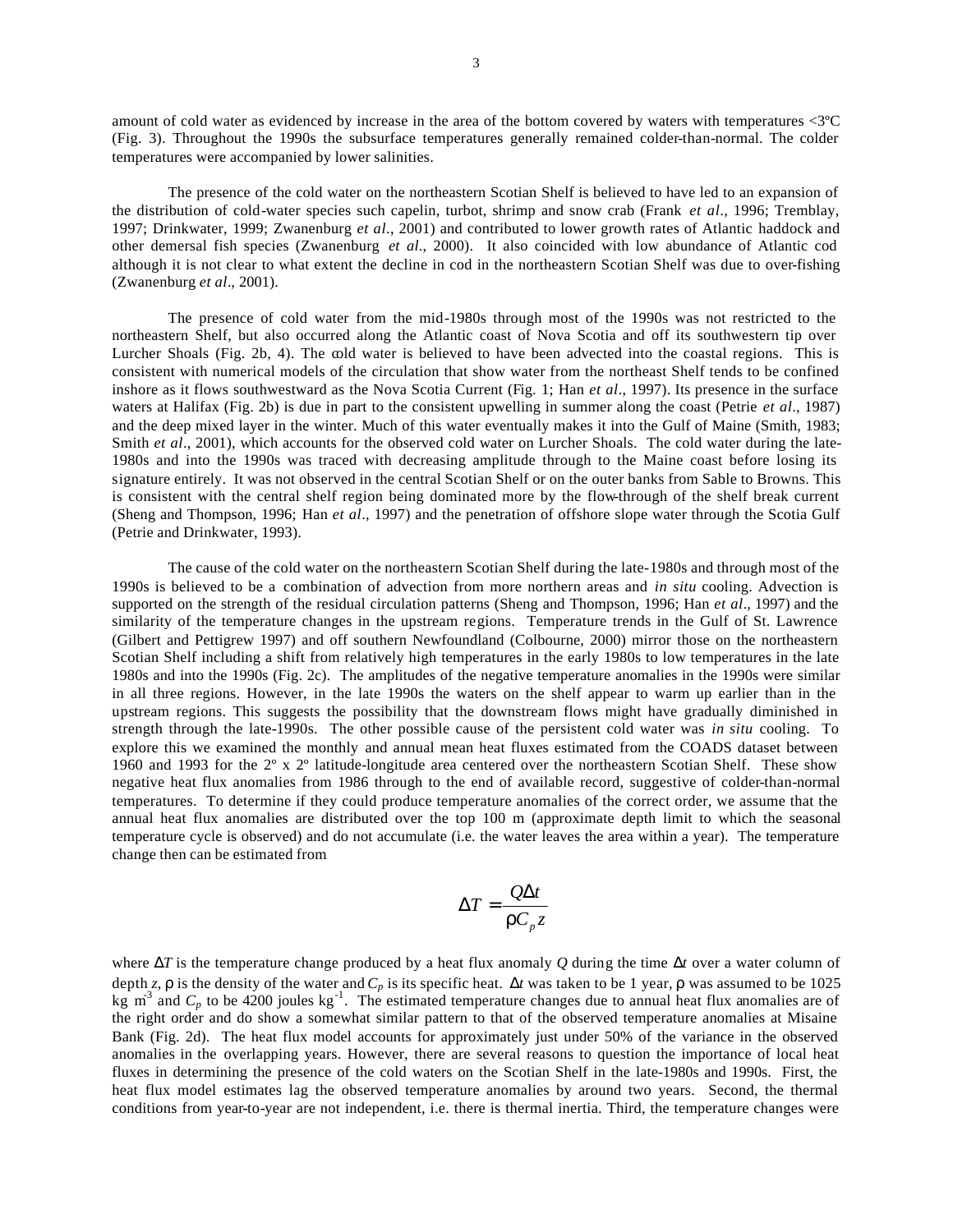accompanied by salinity fluctuations, which suggests changes in the component water masses. Finally, temperatures in the upper 50 m show a somewhat different trend to the subsurface waters. If the heat fluxes were dominating the temperature changes one would expect that the temperature trends in the surface and subsurface layers would be similar but they are not (see later section on the surface layer). Based upon the available information, we believe that the primary source of the cold, fresh conditions on the northeastern Scotian Shelf was likely advection from the Gulf of St. Lawrence and/or the southern Newfoundland shelf. However, local *in situ* atmospheric cooling had the potential to cause significant temperature variability and may have contributed in part to the presence and persistence of these cold waters.

#### *Slope Water Intrusion 1997-98*

Arguably the most dramatic ocean climate event during the 1990s was the penetration of cold Labrador Slope water from offshore onto the central and southwestern Scotian Shelf during 1998. Slope waters occupy the region between the continental shelf and the Gulf Stream from the Tail of the Banks to Cape Hatteras. They are a combination of colder, fresher deep Labrador Current water and warmer, saltier North Atlantic Central Water. Gatien (1976) identified two types of slope waters, Labrador Slope Water with temperatures generally 4º-8ºC and salinities 34.3-35 and Warm Slope Water with temperatures typically 8º-12ºC and salinities 34.7-35.5. The slope water properties at a particular location depend upon whether the North Atlantic Central or Labrador Current water mass component is dominant. The temperature and salinity characteristics of the Slope Water adjacent to the Scotian Shelf vary depending upon the volume flow of the deep (100-300 m) Labrador Current around the Tail of the Grand Banks (Petrie and Drinkwater, 1993). In years of high baroclinic transport, such as occurred in the 1960s, Labrador Slope Water was found along the shelf edge as far south as the Middle Atlantic Bight (Gatien, 1976). In years of low transport, such as in the 1950s and again in the 1970s through to the 1990s, the Labrador Slope Water seldom penetrated much farther south than the Laurentian Channel. During these times, Warm Slope Water dominated the shelf edge off the Scotian Shelf. The Slope Water penetrates onto the Shelf through gullies and channels forced by a combination of horizontal density gradients, warm-core Gulf Stream rings, and meteorological events. It occupies the deep basins and the deep layers of the central and southwestern Scotian Shelf. Through the 1990s temperatures along the shelf break and in the deep basins of the Scotian Shelf and the Gulf of Maine remained relatively warm, indicative of Warm Slope Water. Indeed, the warmest extended period in the last 50 years within these deep basins was during the mid-1990s (Fig. 5a).

In the autumn of 1997, the Labrador Slope water extended southward along the edge of the Scotian Shelf reaching the Gulf of Maine in January of 1998 and eventually the Middle Atlantic Bight by the spring of 1998 (Fig. 6). Drinkwater *et al*. (2001) provided details of the timing of this water mass as it flowed southward as well as its subsequent movement onto the Scotian Shelf and into the Gulf of Maine. The Labrador Slope Water arrived off the central Scotian Shelf in October, and began to penetrate Emerald Basin via the Scotia Gulf in December 1997. By February of 1998 the lower layers of Emerald Basin were completely flushed. Temperatures dropped by over 4ºC (Fig. 5b) and salinities by approximately 1 during this event. The Labrador Slope Waters continued to spread onto the Shelf eventually replacing most of the near-bottom waters on the southwestern Shelf by the time of the comprehensive shelf groundfish survey in July 1998. This survey recorded the lowest temperatures for southwestern shelf in its 30-year time series. Its effects were not restricted to the Scotian Shelf but also were felt in the Gulf of Maine (Drinkwater *et al*., 2001a). The Labrador Slope Water at the shelf edge began to retreat northeastward early in 1998 and by late that year was located around the mouth of the Laurentian Channel. Along the Scotian Shelf it was replaced by Warm Slope Water. The Labrador Slope Water on the shelf gradually disappeared through 1998 (Fig. 5b).

The intrusion of the Labrador Slope Water also led to variability in the oxygen and nutrient levels. Oxygen in the deeper waters of Emerald Basin rose substantially in 1998 as the Labrador Slope Water flooded in (Fig. 7). A similar rise in oxygen levels occurred during the 1960s cold period that was dominated by Labrador Slope Water. In contrast to the oxygen, the nutrient concentrations within Emerald Basin were relatively low in 1998 although not as low as in the 1960s (Fig. 7). Nitrates actually declined a year earlier while silicates and phosphates declined even earlier than the nitrates.

The increased volume transport of the Labrador is believed to be related to the strength of the large-scale atmospheric circulation patterns over the North Atlantic as reflected in the intensity of the Icelandic Low (Worthington, 1964) or its related North Atlantic Oscillation (NAO) index (Marsh *et al*., 1999; Drinkwater *et al*.,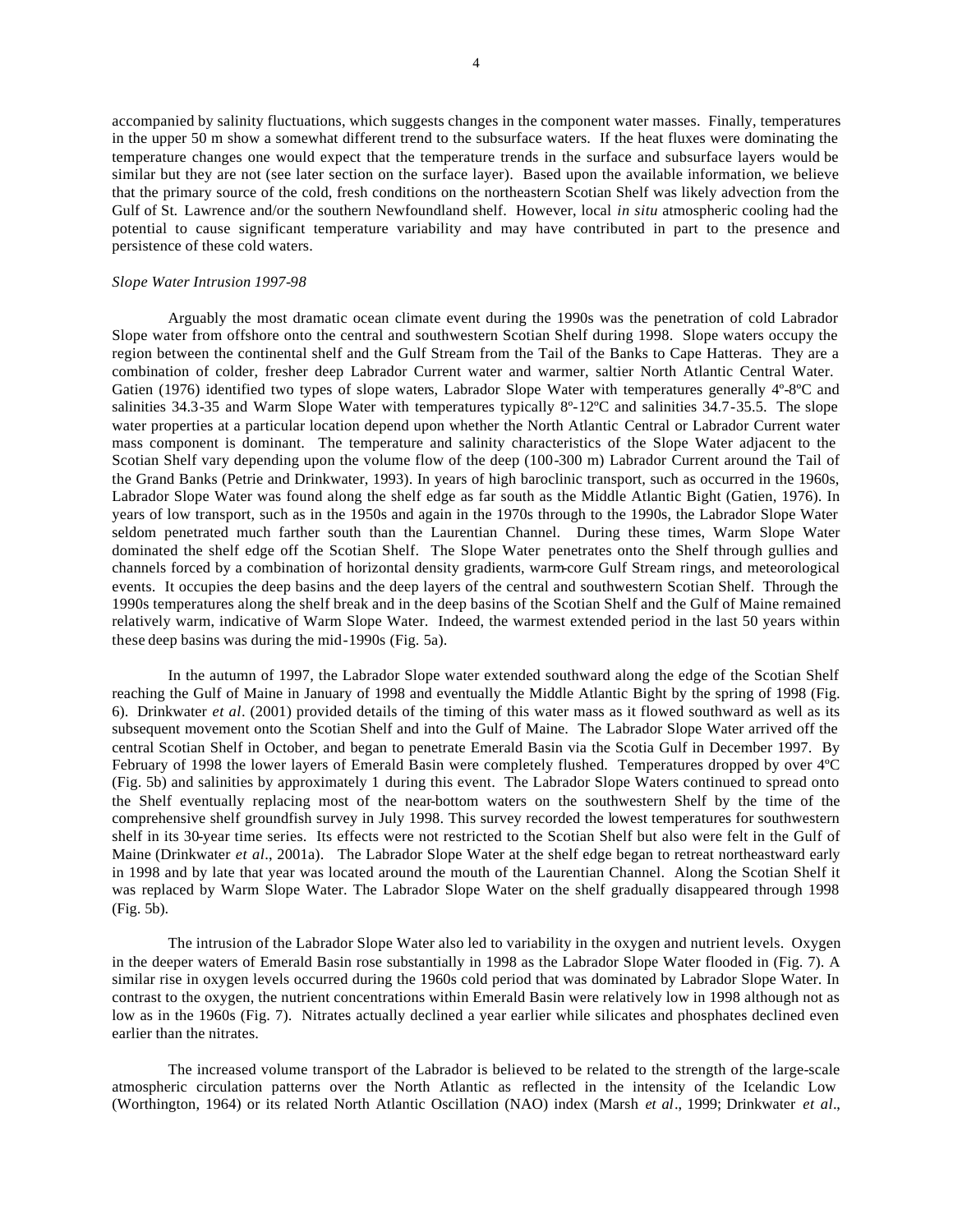5

2001a). Increased transport coincides with a weakened Icelandic Low (low NAO index). The high transports of Labrador Current water around the Tail of the Banks found during the 1960s by Petrie and Drinkwater (1993) are consistent with this relationship. In 1996, the NAO index experienced the largest decline in its 100-year record as the Icelandic Low and the Azores High both weakened substantially. Drinkwater *et al*. (2001a) suggest that this decline eventually lead to the increased transport and the subsequent southward extension of the Labrador Slope Water. The time delay between the NAO decline and the arrival of the Labrador Slope Water off the Gulf of Maine and Middle Atlantic Bight was about 20 months much longer than the 8 months for the 1958 event (Worthington, 1964). The cause of such long delay in 1997-1998 is unexplained. The cold water was observed off St. Pierre Bank in January 1997 (unpublished current meter data, P.C. Smith), 10 months after the low wintertime NAO index of 1996. It took another 7 months to cross the Laurentian Channel being observed off Banquereau Bank on the Scotian Shelf in September and then 3 more months to the Middle Atlantic Bight.

Although relatively short-lived, this event is known to have affected at least the catchability of certain fisheries on the Scotian Shelf and on Georges Bank (Drinkwater *et al*., 2001a). They noted, for example, that shark catches declined drastically in the Emerald Basin region in early 1998 after the cold Labrador Slope Water replaced the Warm Slope Water. Also, lobster fisherman on Georges Bank noted declines in their catches that they attributed to the presence of cold water. Cold water is known to limit the activity of the lobsters and hence their likelihood of encountering fishing traps (McLeese and Wilder 1953).

## *Variability in the Near-surface layer*

Petrie and Drinkwater (1993) noted the similarity in temperature trends throughout the water column, which were generally dominated by the warm 1950s, the cold 1960s and the above normal temperatures in the 1970s and 1980s. In contrast, the 1990s exhibited greater differences in the vertical, especially between the near-surface (0-30 m) and deeper layers. Consequently, we examined the trends in surface temperature and salinity as well as the density differences between the surface and 50 m. Annual means of these variables were estimated for each area in Fig. 4 then areas 4 through 23 were combined to produce a Shelf-wide average. For all three variables, there was strong similarity over the entire Shelf as revealed by their relatively small error of the means (Fig. 8).

Following a decrease in the early-1990s, *in situ* measurements indicated surface temperature anomalies rose, generally fell again to a minimum in 1997 then rose rapidly to reach a near record positive value in the over 50-year period (Fig. 8a). The annual anomaly in 1999 reached a peak of 1.3ºC. This amplitude as well as the temporal pattern of the anomalies was similar to those obtained from satellite-derived sea surface temperatures, as described by Drinkwater *et al*. (2001b). They also showed that this temperature pattern extended from southern Labrador to the Gulf of Maine, including over the Grand Banks. The ocean temperatures mirror air temperatures in the Scotian Shelf region (approximately 55% of the variance in annual sea surface temperature can be accounted for by the air temperatures as measured on Sable Island). Indeed when ocean temperatures peaked in 1999, record high air temperatures were set from southern Labrador to the Gulf of Maine, including over the Scotian Shelf (Drinkwater *et al*., 2001b).

Near-surface salinity anomalies averaged over the Shelf showed a general decline through most of the 1990s reaching a minimum around 1998 (Fig. 8b). This minimum (approximately 0.5 fresher-than-normal) represented the lowest salinity recorded on the Scotian Shelf in the over 50-year time series. In following years salinities increased rapidly to return to near normal values by 2000. Similar low salinities in the 1990s were observed in the eastern Gulf of Maine (areas 24-28), consistent with the findings of Smith *et al*. (2001). The primary source of the low surface salinities on the Scotian Shelf is the outflow from the Gulf of St. Lawrence through Cabot Strait (McLellan, 1954). These in turn reflects the runoff from the St. Lawrence River system (Lauzier, 1957). Examination of the freshwater discharge from the St. Lawrence showed that the during the 1990s, the runoff was higher than the long-term (1961-90) mean but had decreased relative to the 1970s and 1980s, and thus cannot by itself explain the low salinities on the Scotian Shelf. Sea ice was above normal on the Scotian Shelf in the early -1990s but since 1995 has been at or near the lowest on record (Drinkwater *et al*., 2000). Smith *et al*. (2001) suggested that the salinity variability on the inner Shelf for the years 1994 to 1996 was due to advection of anomalies from upstream off Newfoundland. We examined the sea-surface salinity changes at Station 27, the longterm monitoring site off St. John's, Newfoundland, in the inner branch of the Labrador Current. It shows below normal salinities through most of the 1990s and reasonable correspondence with salinity fluctuations on the Scotian Shelf throughout the last half of the 1900s (Fig. 9). Approximately 42% of the variance in the annual salinity over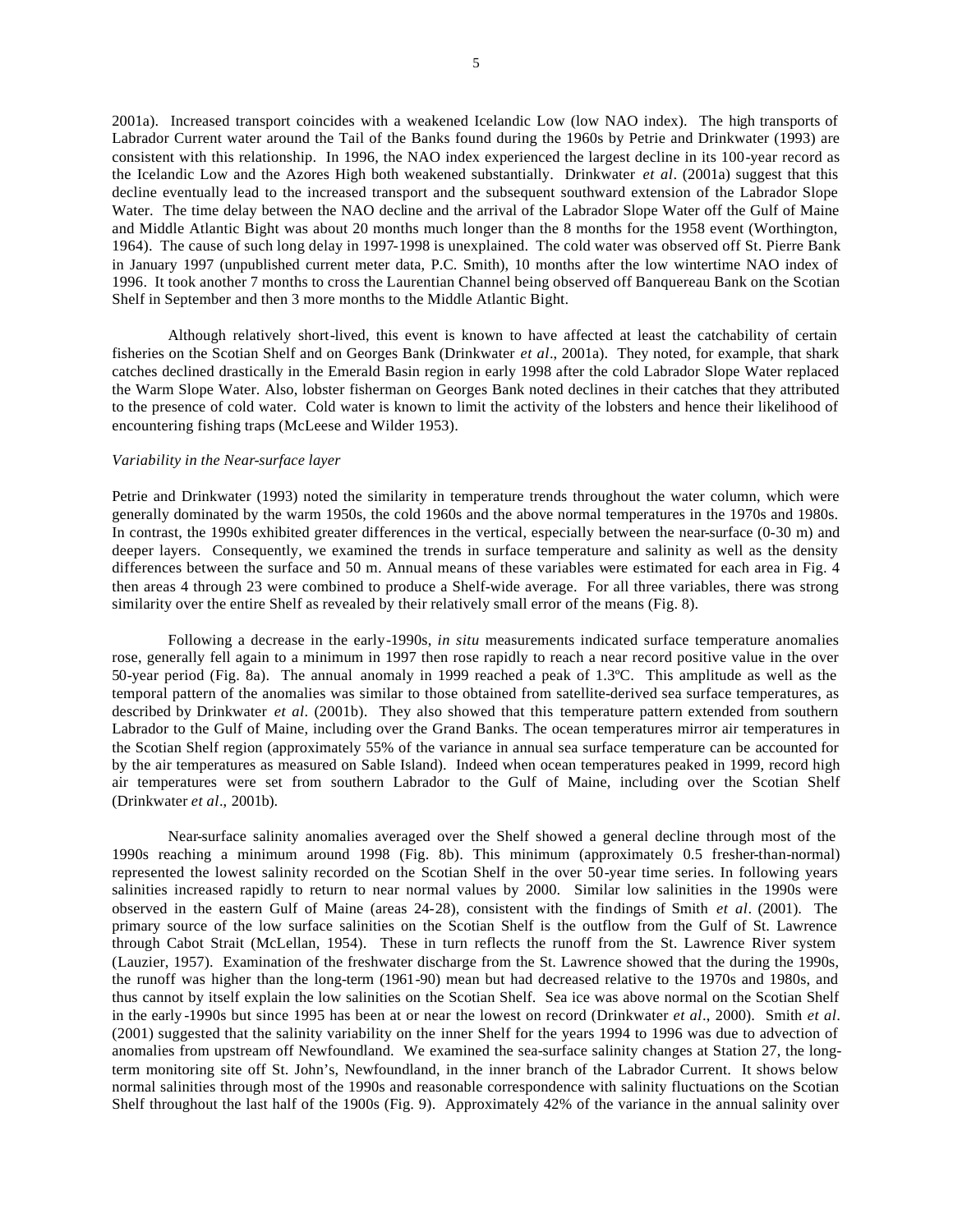the Shelf can be accounted for by changes in the upstream salinities off Newfoundland. Thus, it appears that the most likely source of the Scotian Shelf low salinity surface water in the 1990s was from off the Newfoundland Shelf.

The lower salinities and higher temperatures in the late 1990s have important implications on the vertical stratification. A stratification index was formed from the density (sigma-t) difference between 0 and 50 m. The density difference was calculated for each profile between the closest depths to 0 and 50 m, then normalized to a density difference over 50 m. Within each month of each calendar year for which there were data, a monthly mean density profile was estimated for each of the areas in Fig. 4. The long-term monthly mean density gradients for the years 1961- 90 were estimated and these then subtracted from the monthly values to obtain monthly anomalies. Annual anomalies were estimated by averaging all available monthly anomalies within a calendar year. The annual means were then averaged spatially over the shelf using areas 4 through 23, inclusive (Fig. 4). The dominant feature is high stratification through the 1990s (Fig. 8c). The density anomalies are presented in  $g/m/m$ . A value of 0.1 represents a difference of 0.5 a sigma-t unit over the 50 m. The stratification began to increase steadily around 1990, reached a peak around 1997- 1998 and declined slightly since then. The late-1990s values are the highest in the approximate 50-year records. There was strong similarity in the density gradients from area to area over the Scotian Shelf as evidenced by the relatively small error of the means (Fig. 8c). This consistency is surprising given the generally poor temporal resolution of the data upon which the annual area averages are based. This consistency gives further weight to the significance of the result. The higher-than-average stratification found on the Shelf did not extend into the Gulf of Maine region (not shown). Due to the more intense tidal mixing in the Gulf of Maine, one might expect the anomalies in density stratification to be much reduced compared to those on the Scotian Shelf. The trend in the density stratification matches closely the trend in surface salinity. Indeed, 65% of the variance in the stratification index was accounted by fluctuations in surface salinity. The dominance of the surface salinity in controlling the 050 m stratification index was further confirmed through comparing the changes in the hydrographic properties at the surface and 50 m separately. We also found that the local wind stress as measured on Sable Island was on average 15% below normal during from 1990 to 1995. This would contribute to increased stratification through reduced vertical mixing by the winds during these years.

Stratification of the upper water column is an important characteristic that influences both physical and biological processes. Stratification can affect the extent of vertical mixing, the vertical structure of the wind forced ocean currents, the timing of the spring bloom, vertical nutrient fluxes and plankton speciation to mention just a few. Under increased stratification, there is a tendency for more primary production to be recycled within the upper mixed layer and hence less available for the deeper, lower layers. This led Frank *et al*. (1994) to speculate that increased stratification should lead to higher percentage of pelagic fish relative to demersal species. Indeed, during the 1990s, the ratio of pelagic to demersal fish biomass did increase and by the mid-1990s the ratio was the highest in over 25 years (Zwanenburg, *et al*., 2001).

#### *Concluding Remarks*

We have described several important ocean climate changes that occurred over the Scotian Shelf during the1990s. These have included record setting or near record setting cold conditions with different durations and forcing mechanisms in the northeast and coastal Nova Scotia compared to those in Emerald Basin and the southwestern shelf. Surface layer conditions also set near long-term record warm temperatures, low salinities and high stratification during the late-1990s. The cause of most of these changes was advection either along the shelf from the Gulf of St. Lawrence and off the Newfoundland Shelf or from offshore as in the case of the Labrador Slope Water intrusion. Local *in situ* forcing seems to play a minor role in controlling the major climate changes on the Scotian Shelf. Also the extent of the changes were often not limited to the Shelf but were part of ocean climate variability that encompassed other parts of the Northwest Atlantic continental shelves. Finally, at the beginning of the decade it appeared that the horizontal and vertical differences in the hydrographic trends over the Scotian Shelf were relatively small (Petrie and Drinkwater, 1993). This had suggested that a single station or area could be used as an index to capture much of the long-term hydrographic variability occurring over the Shelf. The past decade has seen much larger hydrographic differences vertically as well as horizontally in the deeper layers than in the past and emphasizes the importance of establishing several hydrographic indices in order to adequately capture the long-term trends in the hydrographic properties over the Shelf.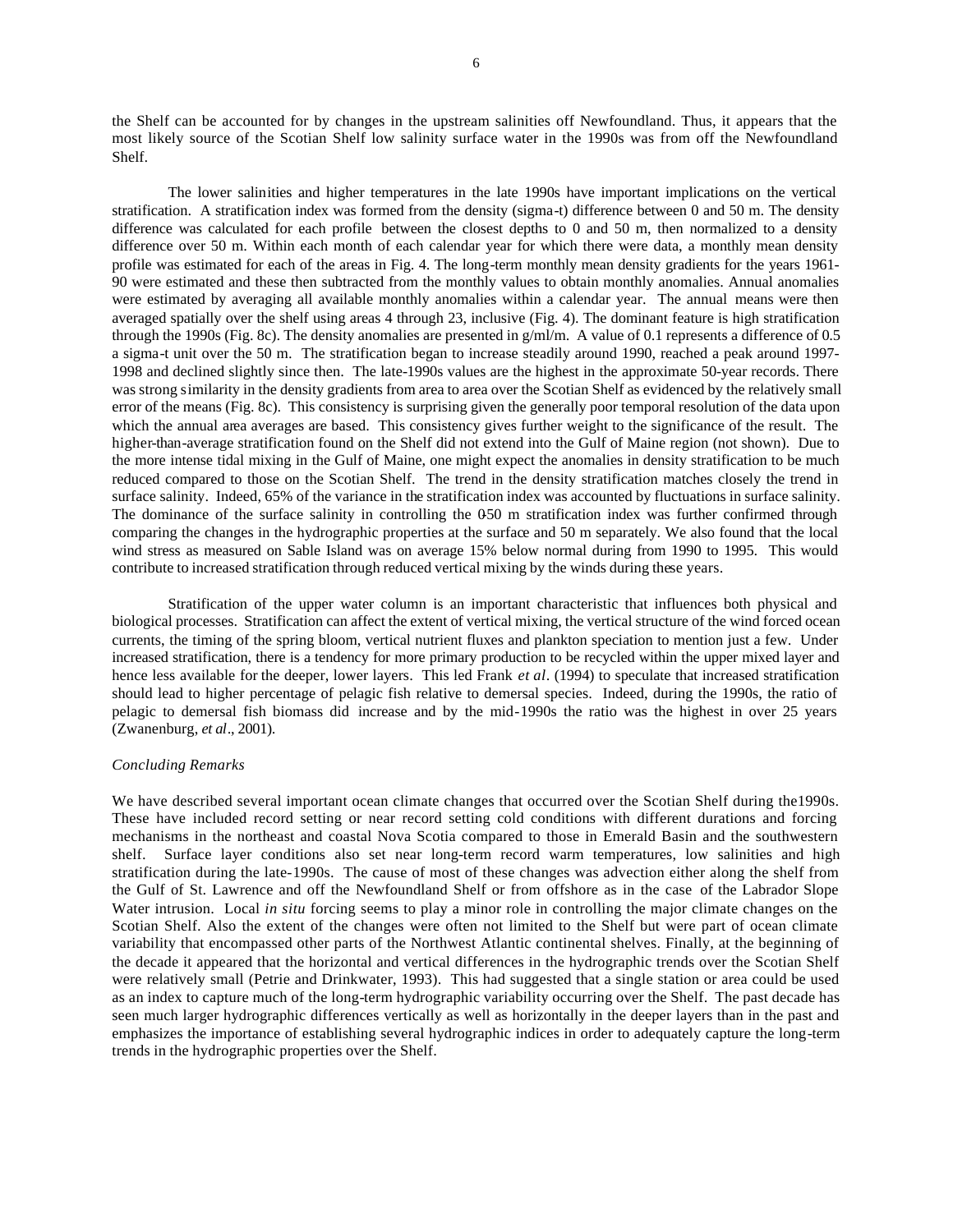#### **Acknowledgments**

We would like to acknowledge E. Colbourne for supplying the heat flux estimates and the St. Pierre temperature time series, D. Gilbert for the CIL core temperature in the Gulf of St. Lawrence, R. Pettipas for data analysis support and L. Petrie for drafting several of the figures. Finally, we would like to thank those many individuals who over the years have collected the hydrographic data upon which this study was based. This paper has been accepted for publication in the ICES Marine Science Symp osium Series.

### **References**

- Colbourne, E. 2000. Oceanographic conditions in NAFO Subdivisions 3Pn and 3Ps during 1999 with comparisons to the long-term (1961-1990) averages. Can. Stock Assess. Sec. Res. Doc. 2000/049, 21 p.
- Drinkwater, K.F. 1999. Changes in ocean climate and its general effect on fisheries: examples from the North-west Atlantic. p. 116-136. *In* D. Mills [ed.], The Ocean Life of Atlantic Salmon-Environmental and Biological Factors Influencing Survival, Fishing News Books, Oxford, U.K.
- Drinkwater, K.F., E. Colbourne and D. Gilbert. 2000. Overview of environmental conditions in the Northwest Atlantic in 1999. NAFO SCR. Doc. 00/21, 98 p.
- Drinkwater, K.F., D.B. Mountain and A. Herman. 2001a. The southward excursion of Labrador Slope Water off eastern North America during 1997-1998 and its effect on the adjacent shelves. J. Geophys. Res. (Accepted).
- Drinkwater, K.F., B. Petrie, R.G. Pettipas, W.M. Petrie and V. Soukhovtsev. 2001b. Physical oceanographic conditions on the Scotian Shelf and in the Gulf of Maine during 1999. DFO Can. Stock Assess. Sec. Res. Doc. 2001/055, 44 p.
- Frank, K.T., R.I. Perry and K.F. Drinkwater. 1990. Predicted response of northwest Atlantic invertebrate and fish stocks to  $CO<sub>2</sub>$ -induced climate change. Trans. Am. Fish. Soc. 119: 353-365.
- Gatien, M.G. 1976. A study in the Slope Water region south of Halifax. J. Fish. Res. Board Can. 33: 2213-2217.
- Gilbert, D. and B. Pettigrew. 1997. A study of the interannual variability of the CIL core temperature in the Gulf of St. Lawrence. Can. J. Fish. Aquat. Sci. 54 (Suppl. 1): 57-67.
- Hachey, H., H. Hermann and W. Bailey. 1954. Waters of the ICNAF convention area. ICNAF Annual Proc. 1953-54. No. 4: 67-102,
- Han, G., C.G. Hannah, J.W. Loder and P.C. Smith. 1997. Seasonal variation of the three-dimensional mean circulation over the Scotian Shelf. J. Geophys. Res. 102: 1011-1025.
- Lauzier, L. 1957. The St. Lawrence spring run-off and summer salinities in the Magdalen Shallows. Bull. Fish. Res. Board Can. 111: 193-194.
- Loder, J.W., B. Petrie and G. Gawarkiewicz. 1998. The coastal ocean off northeastern North America: a large-scale view. The Sea 11: 105-133.
- Marsh, R., B. Petrie, C.R. Weidman, R.R. Dickson, J.W. Loder, C.G. Hannah, K. Frank and K. Drinkwater. 1999. The Middle Atlantic Bight tilefish fill of 1882. Fish. Oceanogr. 8: 39-49.
- McLeese, D.W. and D.G. Wilder. 1958. The activity and catchability of lobster (*Homarus americanus*) in relation to temperature. J. Fish. Res. Board Can. 15: 1345-1354.
- McLellan, H.J. 1954. Temperature-salinity relations and mixing of the Scotian Shelf. J. Fish. Res. Board Can. 12: 375- 386.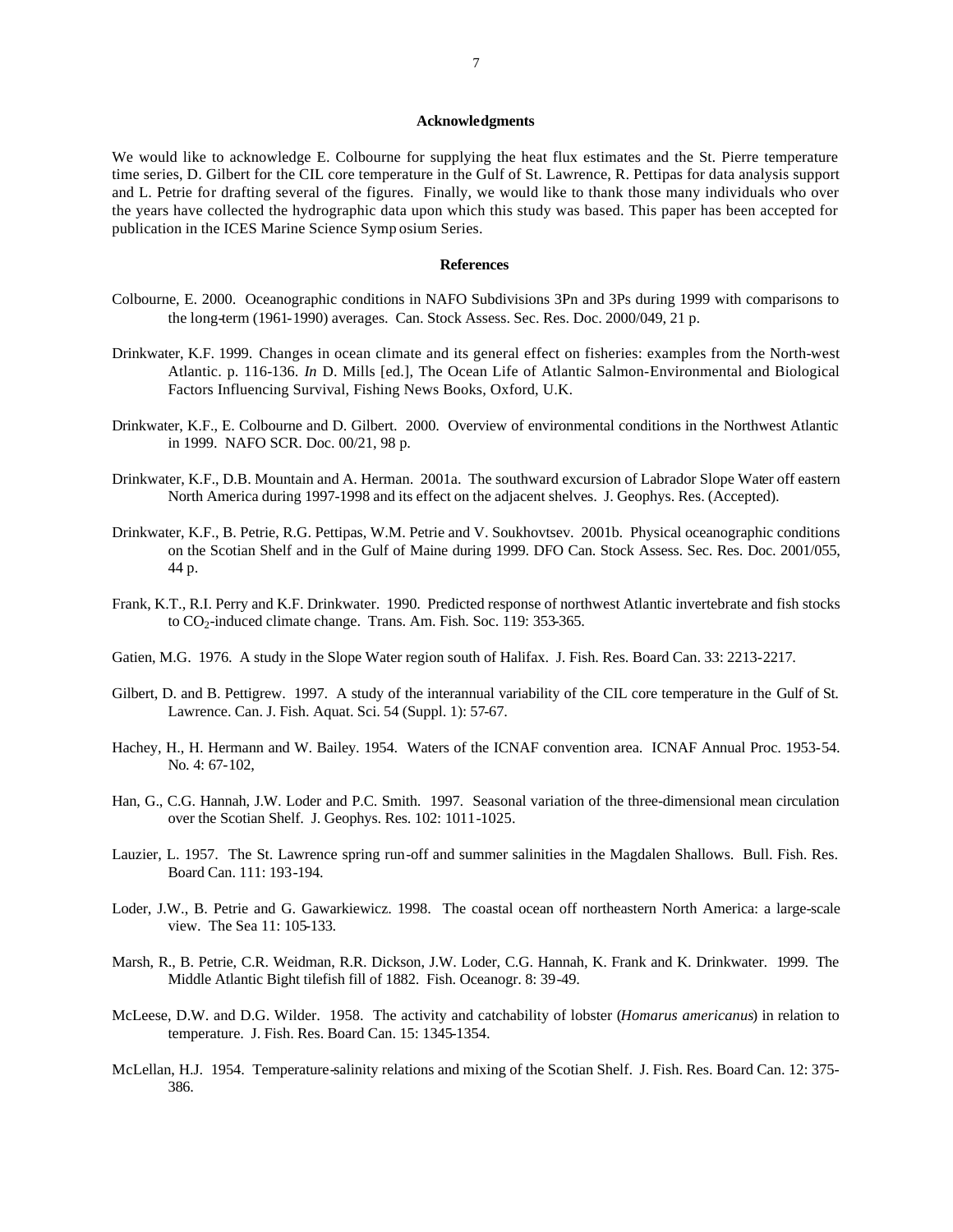- Petrie, B. and K. Drinkwater. 1993. Temperature and salinity variability on the Scotian Shelf and in the Gulf of Maine 1945-1990. J. Geophys. Res. 98: 20079-20089.
- Petrie, B., K. Drinkwater, D. Gregory, R. Pettipas, and A. Sandström. 1996. Temperature and salinity atlas for the Scotian Shelf and the Gulf of Maine. Can. Tech. Rep. Hydrogr. Ocean Sci. 171: 398 p.
- Petrie, B., B.J. Topliss and D.G. Wright. 1987. Coastal upwelling and eddy development off Nova Scotia. J. Geophys. Res. 92: 12979-12991.
- Sheng, J. and K. R. Thompson. 1996. A robust method for diagnosing regional shelf circulation from scattered density profiles. J. Geophys. Res. 101: 25647-25659.
- Smith, P.C. 1983. The mean and seasonal circulation off southwest Nova Scotia. J. Phys. Oceanogr. 13: 1034-1054.
- Smith, P.C., R.W. Houghton, R.G. Fairbanks and D.G. Mountain. 2001. Interannual variability of boundary fluxes and water mass properties in the Gulf of Maine and on Georges Bank: 1993-1997. Deep-Sea Res. II 48: 37-70.
- Tremblay, M.J. 1997. Snow crab (*Chionoecetes opilio*) distribution limits and abundance trends on the Scotian Shelf. J. Northw. Atl. Fish. Sci. 21: 7-22.
- Weare, B.C. 1977. Empirical orthogonal function analysis of Atlantic Ocean surface temperatures. Quart. J. Roy. Meteorol. Soc. 103: 467-478.
- Worthington, L.V. 1964. Anomalous conditions in the Slope Water area in 1959. J. Fish. Res. Board Can. 21: 327-333.
- Yashayaev, I.M. and I.I. Zveryaev. 2001. Climate of the seasonal cycle in the North Pacific and North Atlantic Oceans. Internat. J. Climatology 21: 401-417.
- Zwanenburg, K.C.T., D. Bowen, A. Bundy, K. Drinkwater, K. Frank, R.N. O'Boyle, D. Sameoto and M. Sinclair. 2000. Decadal changes in the Scotian Shelf large marine ecosystem. *In* Changing States of the Large Marine Ecosystems of the North Atlantic and Global Environmental Trends (in press).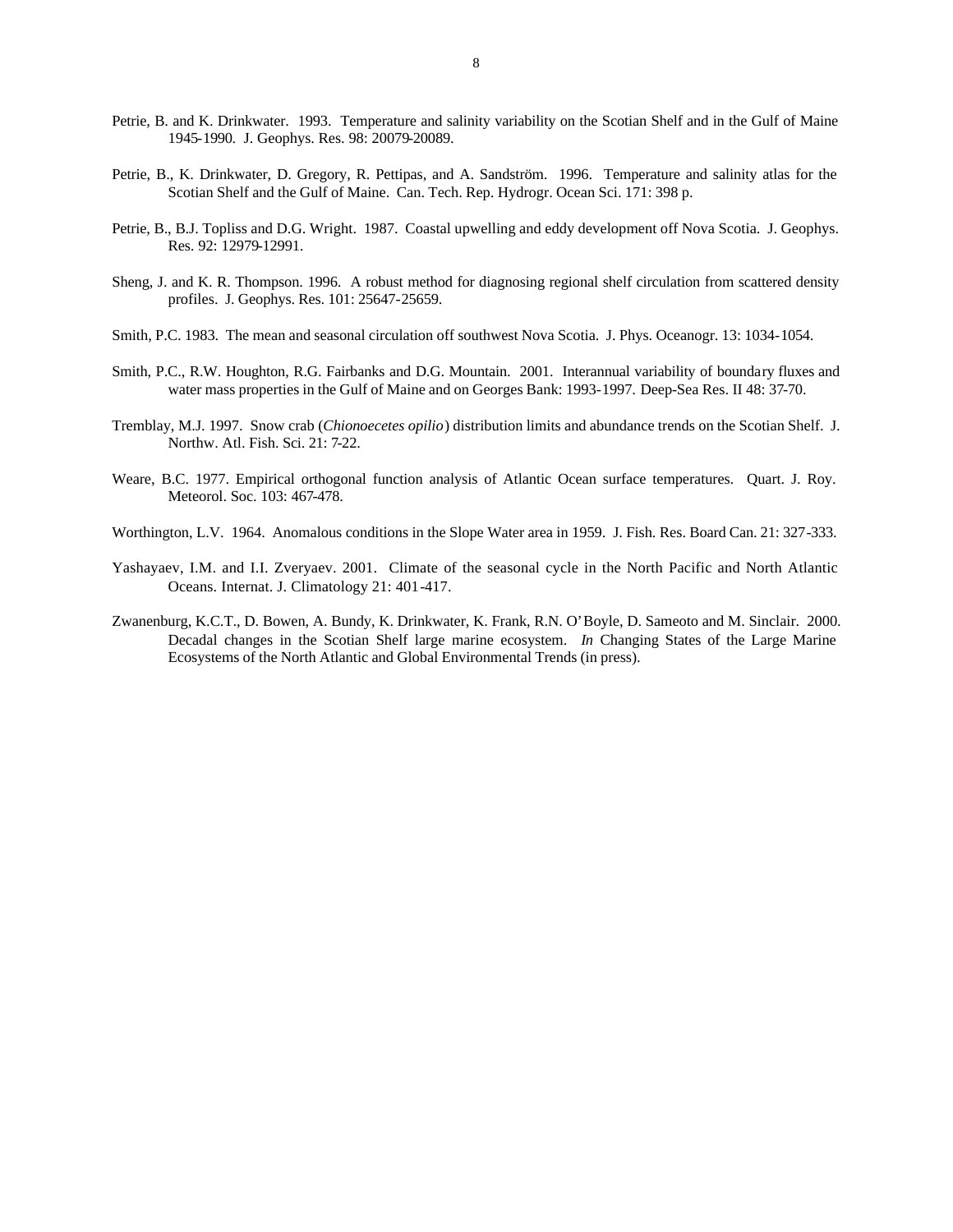

Fig. 1. Scotian Shelf showing locations and topographic features. The solid contour line is the 200 m isobath and the dashed line the 1000 m.



Fig. 2. The 5-year-running means of the temperatures at 100 m on Misaine Bank are plotted together with (a.) the monthly means on Misaine Bank, (b.) the 5-year running means of temperature at 75 m on Lurcher Shoals off southwest Nova Scotia and at the sea-surface in Halifax Harbour, (c.) the 5-year running means at 75 m on St. Pierre Bank off southern Newfoundland and of the CIL core temperature in the Gulf of St. Lawrence, and (d.) the 5year running means at estimated temperature change based upon the annual heat flux anomalies for the northeastern Scotian Shelf.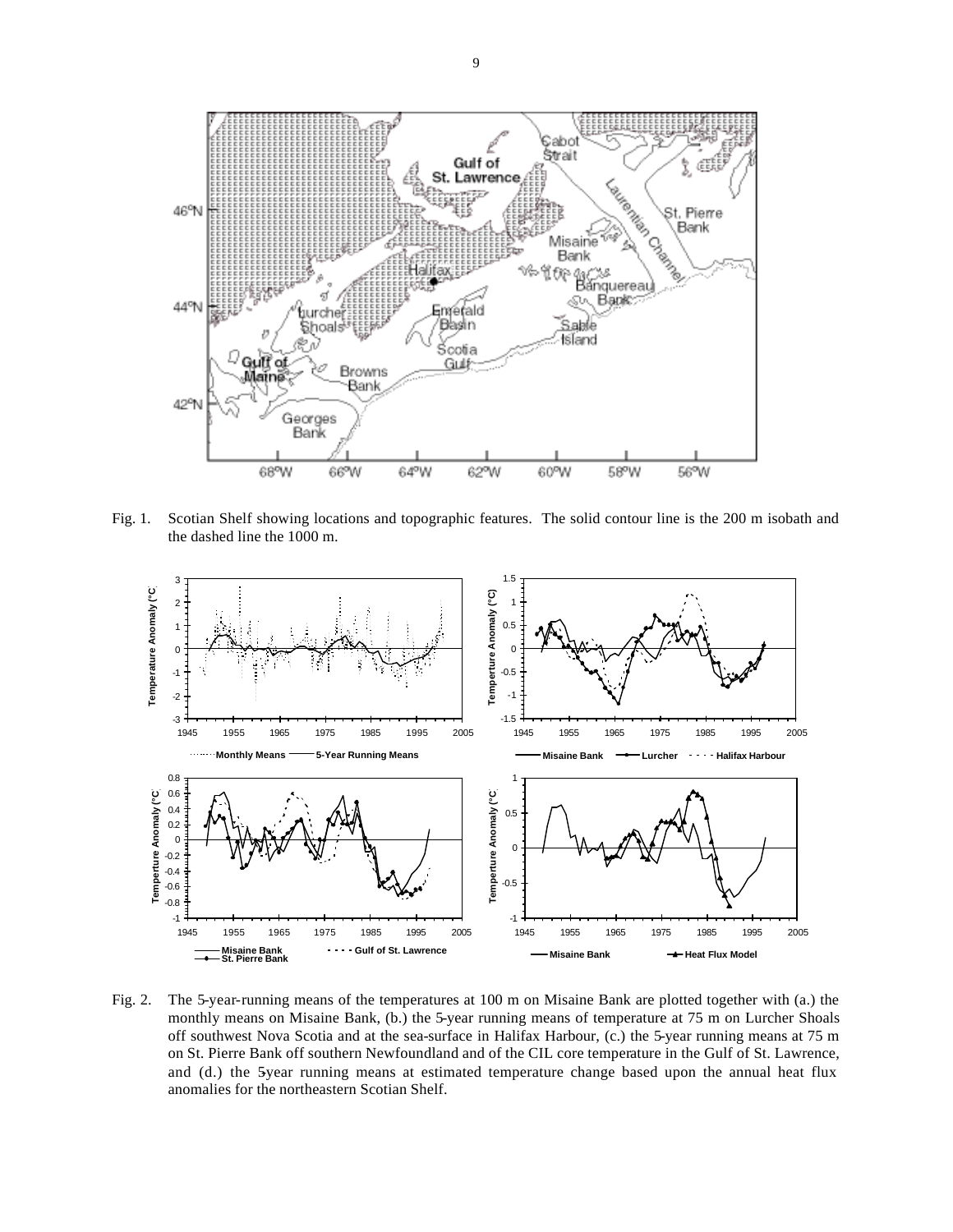

Fig. 3. The near-bottom temperatures during July in 1981, 1986 and 1991. The 200-m contour on the shelf and the 1000 m off the shelf are denoted by dashed lines. Temperatures  $\langle 3^{\circ}$ C are shaded.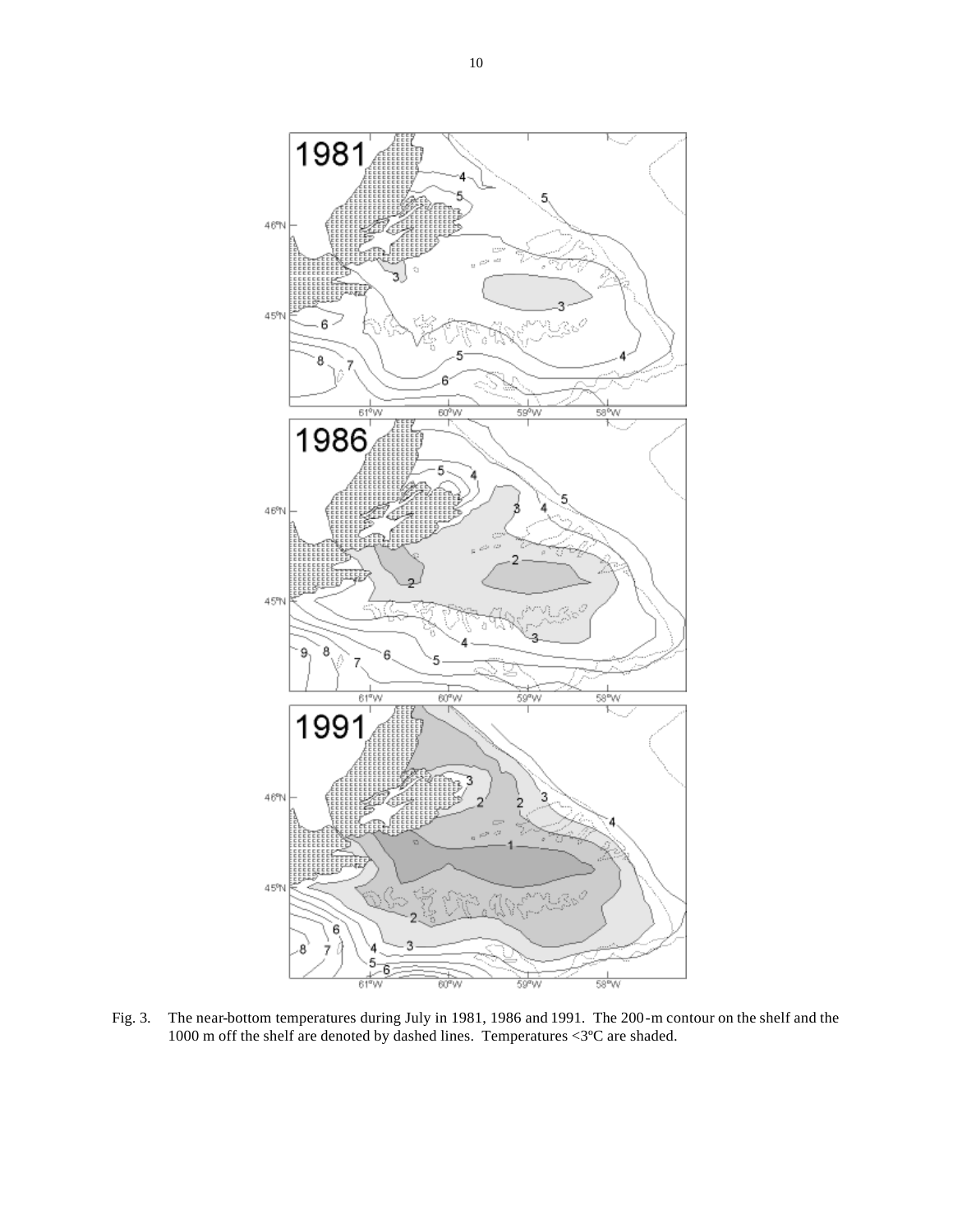

Fig. 4. Areas on the Scotian Shelf in which the monthly and annual mean temperatures were estimated. Shading (and bold italic notation) denotes areas that experienced the cold conditions during the mid- to late-1980s and through most of the 1990s.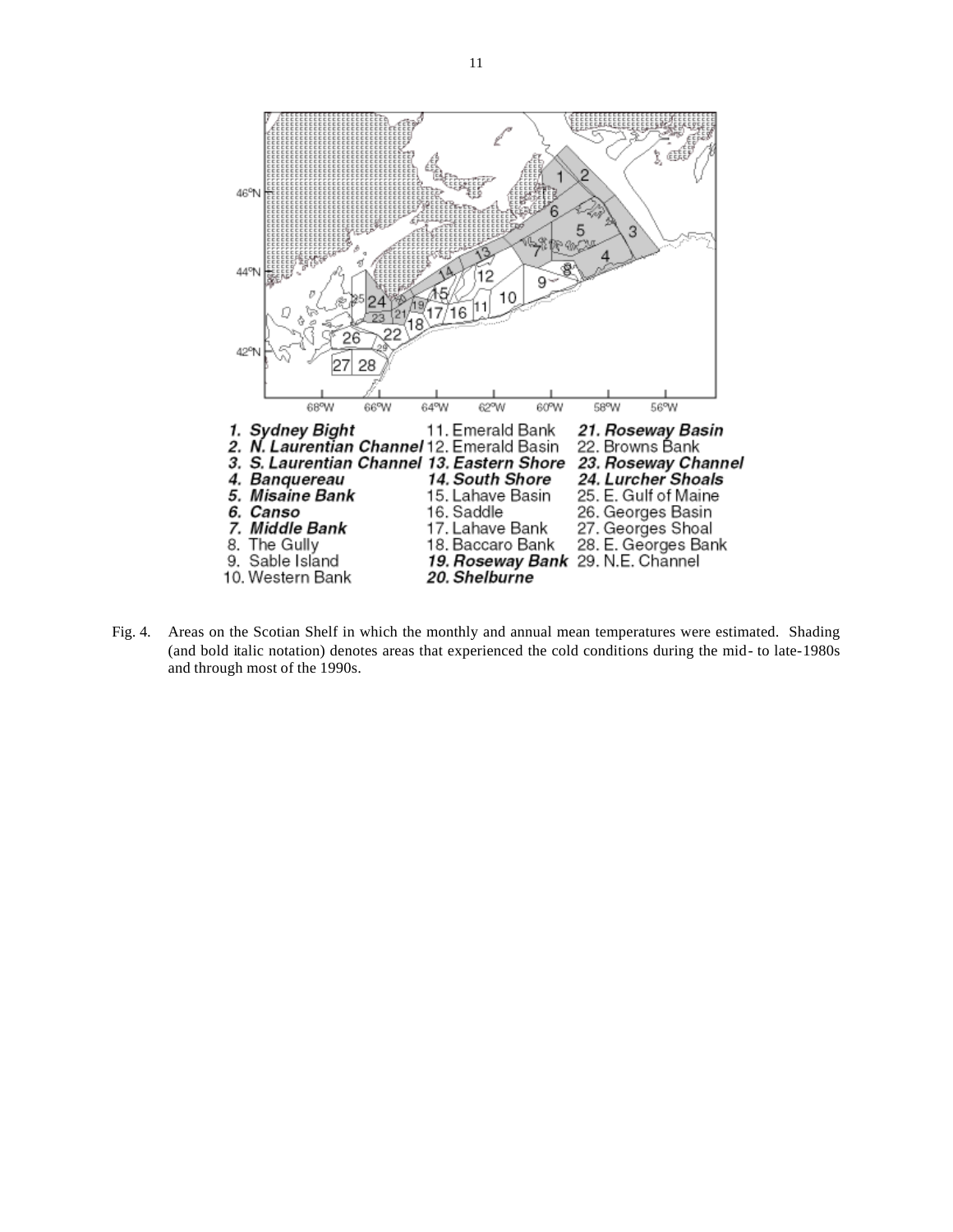

Fig. 5. Monthly (dashed line) and 5-year running means (solid line) of the temperature anomalies near-bottom (250 m) in Emerald Basin (top panel). The monthly temperatures from 100 to 250 m in Emerald Basin during 1997-2000.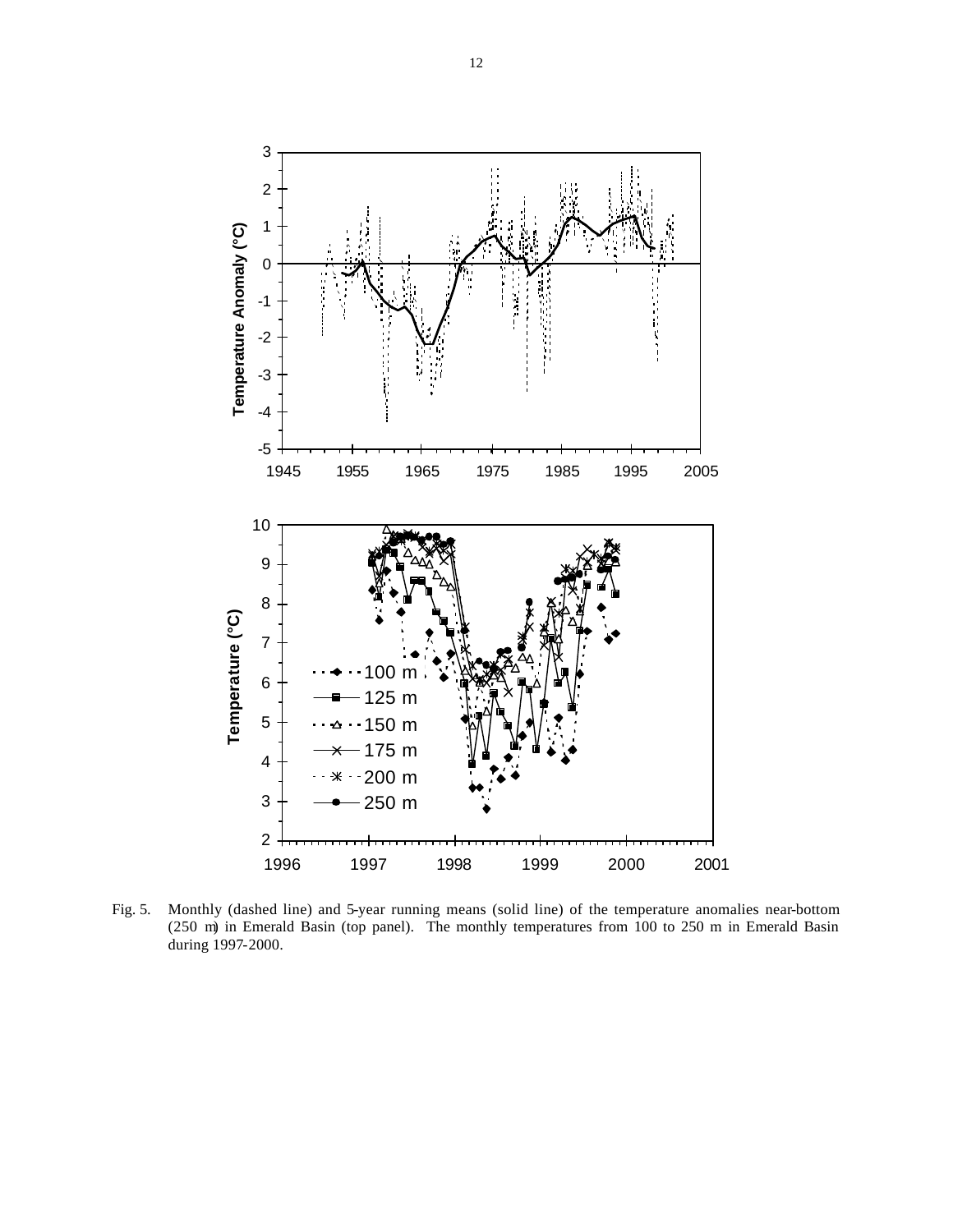

Fig. 6. The distribution of the offshore Labrador Slope Water at approximately 200 m during the maximum southward extension in 1998 (top panel) and its more typical distribution during most of the 1970s through the 1990s (bottom panel).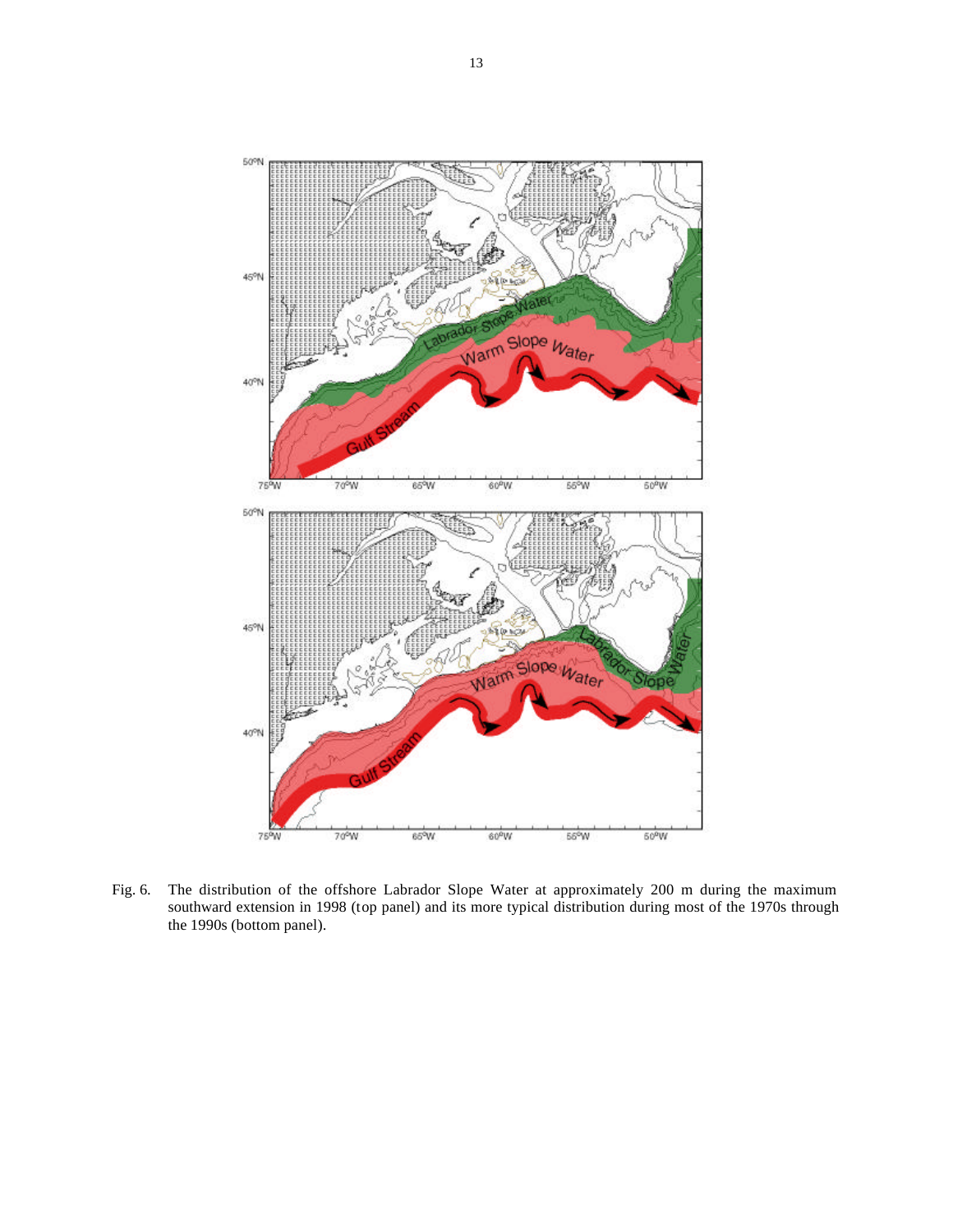

Fig. 7. Time series of the annual (a) temperature and (b) salinity anomalies (100-200 m), (c) nitrate, (d) dissolved oxygen, (e) silicate and (f) phosphate anomalies (depth ≥150 m) for the central Scotian Shelf. Nitrate values represented by a triangle in (c) have been computed from a regression with dissolved oxygen. Representative standard deviations of the monthly anomalies are  $0.9^{\circ}$ C (temperature), 0.2 (salinity), 1.9 $\mu$ M (nitrate),  $24\mu$ M (oxygen),  $2.4\mu$ M (silicate) and  $0.13 \mu$ M (phosphate).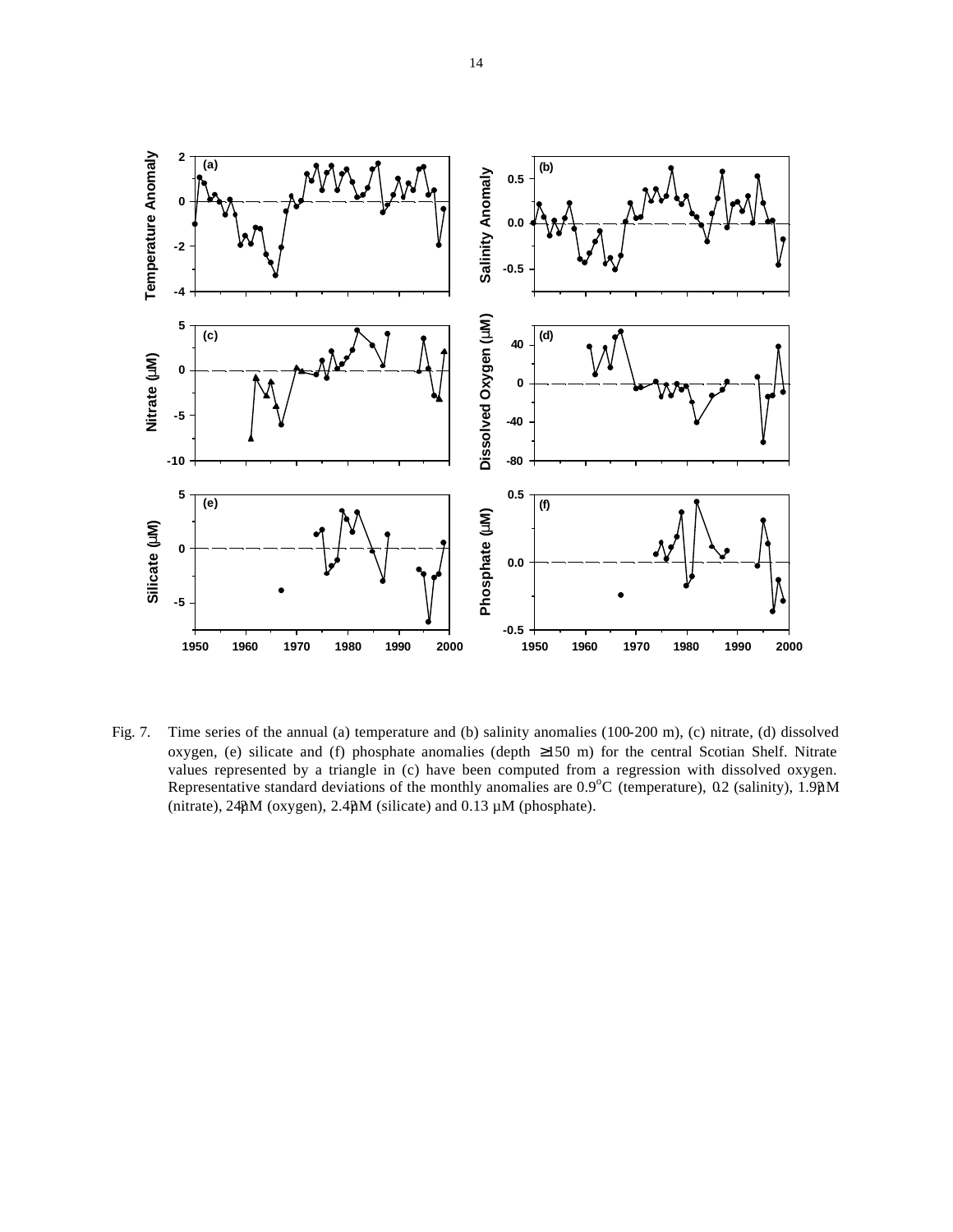

Fig. 8. The estimated annual (dashed line) and 5-year running means (solid line) of the (a) surface temperature, (b) surface salinity and (c) 0-50 m density gradient. All represent averages over the Scotian Shelf (areas 4 through 23 in Fig. 4). The horizontal tick marks denote the error of the means.